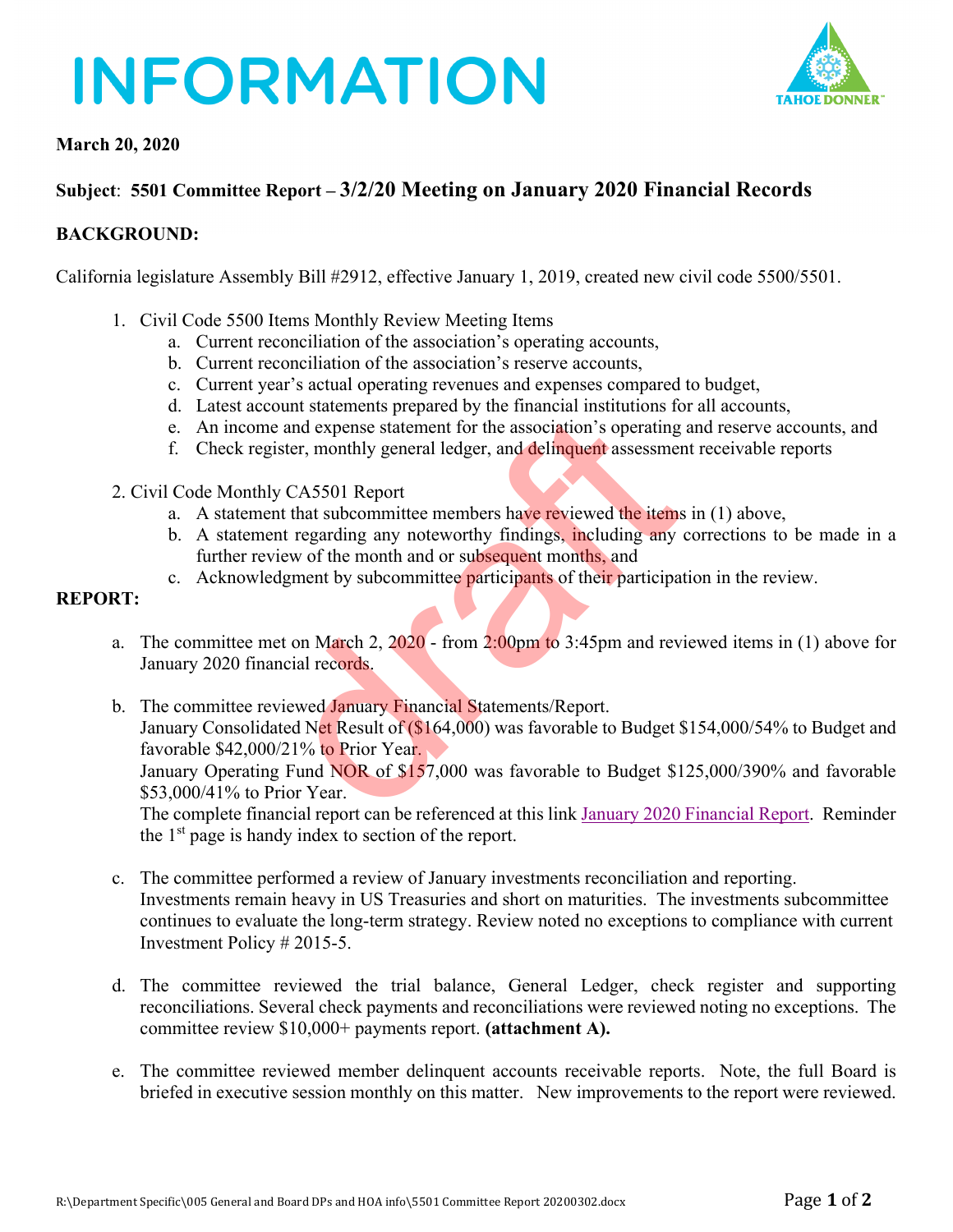# **INFORMATION**



f. Other discussion items included:

The committee discussed Food and Beverage cost of goods sold and how TDA's margins compared to industry averages. Management advised cogs is reviewed monthly with managers and we look at trends over time for our own operations; not as much at industry averages, which vary widely. The F&B cogs specific reports we agreed to review and discuss at the next 5501 meeting.

For the Development Fund, we discussed the potential need for the Board to designate a portion of year end balance as 'building replacement designated'. This can be done during the 2021 budget process this Fall, and in tandem with any new Building Replacement policy.

g. The committee noted no adjustments necessary to the January 2020 financial statements. Items for follow-up at a future date include the following:

New,

1. F&B Cogs to be reviewed further at next 5501 meeting.

Old, remains outstanding:

- 1. Audit in progress. The auditors will be reviewing RRF expense expenditures policy.[Salmon]
- 2. Investments accounting and reconciliation, cross-training (target by June 2020). [Salmon]
- 3. Report to the Board on the ADA remodel of Northwoods bathrooms (contractors, costs) [Salmon] 2.5 Determined the state and set of the set of the set of the solel meeting.<br>
2.8 Cogs to be reviewed further at next 5501 meeting.<br>
2.1 Salmon]<br>
2.1 Salmon]<br>
2.1 Salmon]<br>
2.1 Salmon<br>
2.1 Salmon<br>
2.1 Salmon<br>
2.1 Salmon<br>
2.
- h. Committee Attendees (Acknowledgment received via email confirmation for all listed below)
	- 1. Jeff Connors, Treasurer
	- 2. Don Koenes, Vice President
	- 3. Steve Mahoney, Finance Committee designee
	- 4. John Dundas, Finance Committee designee
	- 5. Michael Salmon, Director of Finance
	- 6. Melanie Rives, Controller
	- 7. Tracy Pearson, Senior Accountant
- i. Next 5501 Meeting February 2020 Review is scheduled for March 24, 2020 (Board – Treasurer and Roth) (Finance Committee – Eyton-Lloyd)

Prepared by: Michael Salmon, Director of Finance

Board Agenda Meeting Date for Ratification: March 28, 2020

GM Approval for Agenda: *MSalmon 3/20/2020*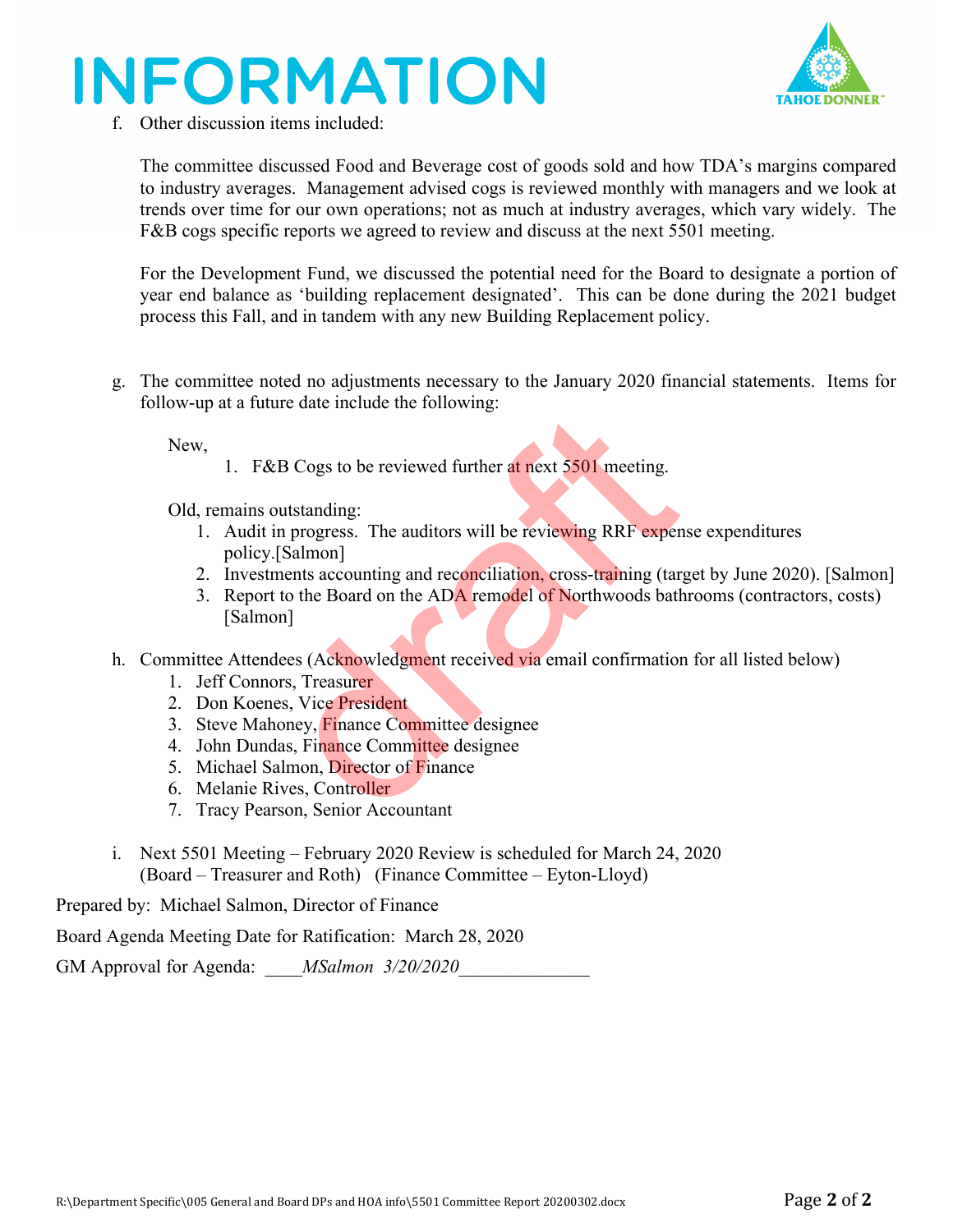| Date:<br>Time:<br>User: | Thursday, February 20, 2020<br>03:04PM<br><b>MRIVES</b> |                    | Page:<br>Report:<br>Company:              | $1$ of $6$<br>03630.rpt<br><b>TDA</b> |                          |        |                    |                   |                    |                          |                |
|-------------------------|---------------------------------------------------------|--------------------|-------------------------------------------|---------------------------------------|--------------------------|--------|--------------------|-------------------|--------------------|--------------------------|----------------|
| Check<br>Nbr            | Check<br>Type                                           | Check<br>Date      | Vendor ID<br><b>Vendor Name</b>           |                                       | Period<br>To Post Closed |        | Doc<br><b>Type</b> | Invoice<br>Number | Invoice<br>Date    | <b>Discount</b><br>Taken | Amount<br>Paid |
| Company:                | <b>TDA</b>                                              |                    |                                           |                                       |                          |        |                    |                   |                    |                          |                |
| Acct / Sub:             | 10267                                                   |                    | 901                                       |                                       |                          |        |                    |                   |                    |                          |                |
| 202086                  | СK                                                      | 1/3/2020           | V5764<br><b>Blue Shield of California</b> | $01 - 20$                             | $01 - 20$                | 466011 | VO                 | 193510002747      | 12/17/2019         | 0.00                     | 84,498.85      |
| 202087                  |                                                         | 202109             |                                           | Missing                               |                          |        |                    |                   |                    |                          |                |
| 202110                  | СK                                                      | 1/3/2020           | V1461<br>Marker-Dalbello-Volkl USA        | $01 - 20$                             | $01 - 20$                | 465691 | VO                 | 2019014342        | 10/15/2019         | 0.00                     | 18,471.92      |
| 202110                  | СK                                                      | 1/3/2020           | V1461<br>Marker-Dalbello-Volkl USA        | $01 - 20$                             | $01 - 20$                | 465698 | VO                 | 2019014343        | 10/15/2019         | 0.00                     | 10,387.20      |
|                         |                                                         |                    |                                           |                                       |                          |        |                    |                   | <b>Check Total</b> |                          | 28,859.12      |
| 202111<br>202146        | SC                                                      | 202145<br>1/3/2020 | V1123<br><b>Sysco Food Services</b>       | Missing<br>$01 - 20$                  | 12-19                    |        |                    |                   |                    |                          |                |
| 202147                  | <b>CK</b>                                               | 1/3/2020           | V1123<br><b>Sysco Food Services</b>       | $01 - 20$                             | $01 - 20$                | 465350 | VO                 | 231571290         | 12/2/2019          | 0.00                     | 825.22         |
| 202147                  | СK                                                      | 1/3/2020           | V1123<br><b>Sysco Food Services</b>       | $01 - 20$                             | $01 - 20$                | 465352 | V <sub>O</sub>     | 231577431         | 12/5/2019          | 0.00                     | 742.84         |
| 202147                  | <b>CK</b>                                               | 1/3/2020           | V1123<br><b>Sysco Food Services</b>       | $01 - 20$                             | $01 - 20$                | 465421 | VO                 | 231571289         | 12/2/2019          | 0.00                     | 1,258.40       |
| 202147                  | <b>CK</b>                                               | 1/3/2020           | V1123<br><b>Sysco Food Services</b>       | $01 - 20$                             | $01 - 20$                | 465527 | VO                 | 231581680         | 12/9/2019          | 0.00                     | 1,510.46       |
| 202147                  | <b>CK</b>                                               | 1/3/2020           | V1123<br><b>Sysco Food Services</b>       | $01 - 20$                             | $01 - 20$                | 465528 | VO                 | 231588977         | 12/13/2019         | 0.00                     | 977.83         |
| 202147                  | <b>CK</b>                                               | 1/3/2020           | V1123<br><b>Sysco Food Services</b>       | $01 - 20$                             | $01 - 20$                | 465604 | VO                 | 231579126         | 12/6/2019          | 0.00                     | 124.43         |
| 202147                  | <b>CK</b>                                               | 1/3/2020           | V1123<br><b>Sysco Food Services</b>       | $01 - 20$                             | $01 - 20$                | 465629 | VO                 | 231587414         | 12/12/2019         | 0.00                     | 614.49         |
| 202147                  | СK                                                      | 1/3/2020           | V1123<br><b>Sysco Food Services</b>       | $01 - 20$                             | $01 - 20$                | 465630 | VO                 | 231591101         | 12/16/2019         | 0.00                     | 1,143.11       |
| 202147                  | <b>CK</b>                                               | 1/3/2020           | V1123<br><b>Sysco Food Services</b>       | $01 - 20$                             | $01 - 20$                | 465846 | VO                 | 231596856         | 12/19/2019         | 0.00                     | 869.40         |
| 202147                  | СK                                                      | 1/3/2020           | V1123<br><b>Sysco Food Services</b>       | $01 - 20$                             | $01 - 20$                | 465847 | VO                 | 231598793         | 12/20/2019         | 0.00                     | 1,700.18       |
| 202147                  | СK                                                      | 1/3/2020           | V1123<br><b>Sysco Food Services</b>       | $01 - 20$                             | $01 - 20$                | 465906 | VO                 | 231536441         | 11/6/2019          | 0.00                     | 124.43         |
| 202147                  | <b>CK</b>                                               | 1/3/2020           | V1123<br><b>Sysco Food Services</b>       | $01 - 20$                             | $01 - 20$                | 465907 | <b>AD</b>          | 231555081         | 11/20/2019         | 0.00                     | $-14.50$       |
| 202147                  | <b>CK</b>                                               | 1/3/2020           | V1123<br><b>Sysco Food Services</b>       | $01 - 20$                             | $01 - 20$                | 465908 | <b>AD</b>          | 231556323         | 11/21/2019         | 0.00                     | $-59.78$       |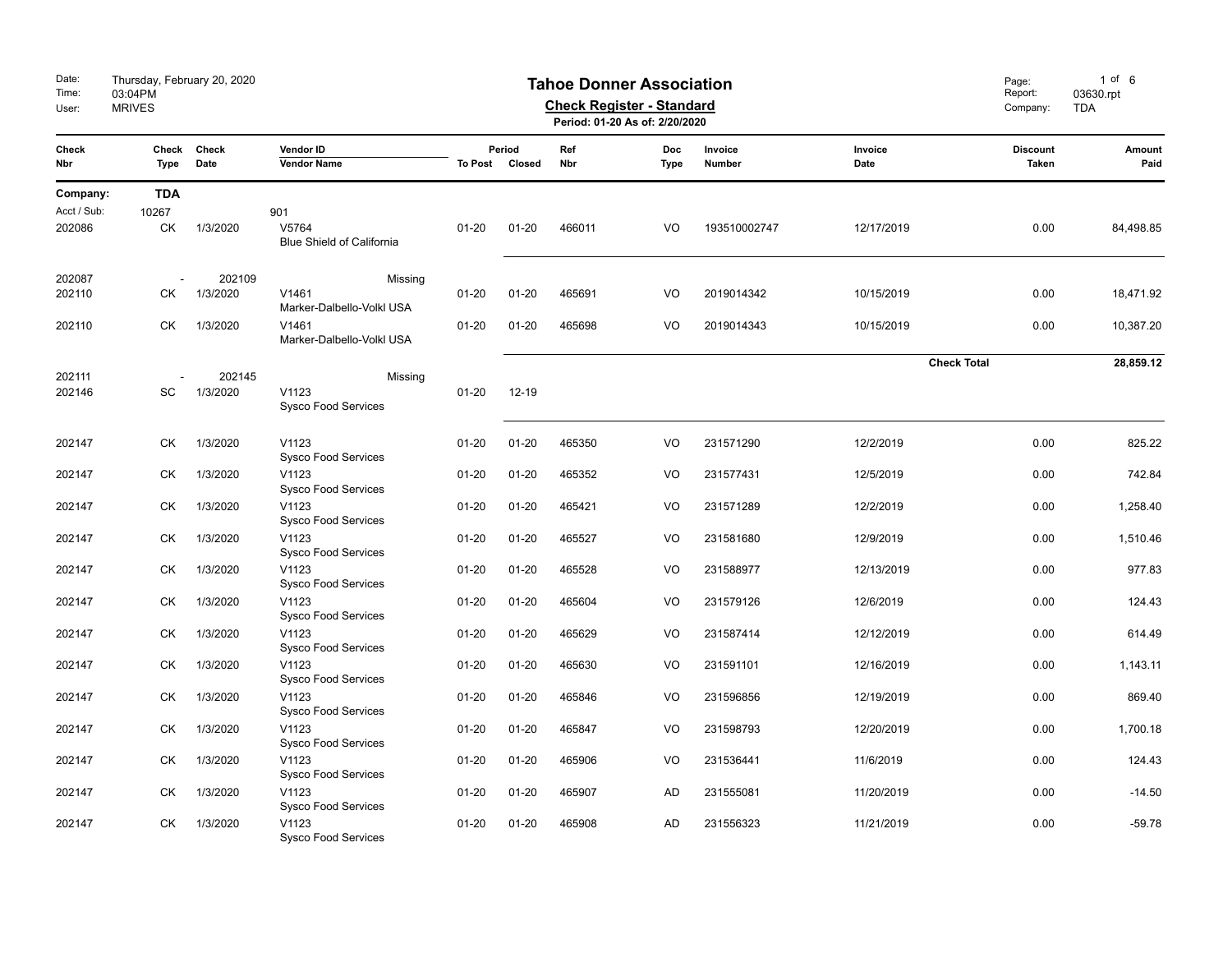| Date:<br>Time:<br>User: | Thursday, February 20, 2020<br>03:04PM<br><b>MRIVES</b> |                     |                                               | Page:<br>Report:<br>Company: | $2$ of $6$<br>03630.rpt<br><b>TDA</b> |            |                           |                   |                    |                                 |                |
|-------------------------|---------------------------------------------------------|---------------------|-----------------------------------------------|------------------------------|---------------------------------------|------------|---------------------------|-------------------|--------------------|---------------------------------|----------------|
| Check<br>Nbr            | Check<br><b>Type</b>                                    | Check<br>Date       | Vendor ID<br><b>Vendor Name</b>               | To Post                      | Period<br>Closed                      | Ref<br>Nbr | <b>Doc</b><br><b>Type</b> | Invoice<br>Number | Invoice<br>Date    | <b>Discount</b><br><b>Taken</b> | Amount<br>Paid |
| 202147                  | CK                                                      | 1/3/2020            | V1123<br><b>Sysco Food Services</b>           | $01 - 20$                    | $01 - 20$                             | 465909     | <b>AD</b>                 | 231564590         | 11/26/2019         | 0.00                            | $-40.86$       |
| 202147                  | СK                                                      | 1/3/2020            | V1123<br>Sysco Food Services                  | $01 - 20$                    | $01 - 20$                             | 465910     | VO                        | 231604925         | 12/26/2019         | 0.00                            | 1,138.00       |
| 202147                  | СK                                                      | 1/3/2020            | V1123<br>Sysco Food Services                  | $01 - 20$                    | $01 - 20$                             | 465911     | VO                        | 231600392         | 12/23/2019         | 0.00                            | 1,069.11       |
| 202147                  | <b>CK</b>                                               | 1/3/2020            | V1123<br><b>Sysco Food Services</b>           | $01 - 20$                    | $01 - 20$                             | 465998     | VO                        | 231602883         | 12/24/2019         | 0.00                            | 1,532.92       |
| 202147                  | СK                                                      | 1/3/2020            | V1123<br><b>Sysco Food Services</b>           | $01 - 20$                    | $01 - 20$                             | 465999     | VO                        | 231605984         | 12/27/2019         | 0.00                            | 862.40         |
| 202147                  | СK                                                      | 1/3/2020            | V1123<br><b>Sysco Food Services</b>           | $01 - 20$                    | $01 - 20$                             | 466000     | VO                        | 231605985         | 12/27/2019         | 0.00                            | 805.87         |
|                         |                                                         |                     |                                               |                              |                                       |            |                           |                   | <b>Check Total</b> |                                 | 15,183.95      |
| 202148<br>202155        | СK                                                      | 202154<br>1/3/2020  | Missing<br>V0119<br>US Foodservice - Reno     | $01 - 20$                    | $01 - 20$                             | 465917     | VO                        | 5397041           | 12/24/2019         | 0.00                            | 4,959.63       |
| 202155                  | СK                                                      | 1/3/2020            | V0119<br>US Foodservice - Reno                | $01 - 20$                    | $01 - 20$                             | 466007     | VO                        | 5269462           | 12/17/2019         | 0.00                            | 3,351.86       |
| 202155                  | <b>CK</b>                                               | 1/3/2020            | V0119<br>US Foodservice - Reno                | $01 - 20$                    | $01 - 20$                             | 466008     | VO                        | 5269461           | 12/17/2019         | 0.00                            | 176.20         |
| 202155                  | СK                                                      | 1/3/2020            | V0119<br>US Foodservice - Reno                | $01 - 20$                    | $01 - 20$                             | 466009     | VO                        | 5436953           | 12/27/2019         | 0.00                            | 3,170.54       |
|                         |                                                         |                     |                                               |                              |                                       |            |                           |                   | <b>Check Total</b> |                                 | 11,658.23      |
| 202156<br>202171        | СK                                                      | 202170<br>1/3/2020  | Missing<br>V0246<br><b>Truckee Donner PUD</b> | $01 - 20$                    | $01 - 20$                             | 466010     | VO                        | various account   | 12/30/2019         | 0.00                            | 31,062.70      |
| 202172<br>202175        | СK                                                      | 202174<br>1/10/2020 | Missing<br><b>IC389</b><br>530 Builders       | $01 - 20$                    | $01 - 20$                             | 466218     | VO                        | 216               | 12/18/2019         | 0.00                            | 14,709.55      |
| 202176<br>202182        | СK                                                      | 202181<br>1/10/2020 | Missing<br>V0039<br><b>Burton Snowboards</b>  | $01 - 20$                    | $01 - 20$                             | 465673     | VO                        | 13772124          | 11/18/2019         | 0.00                            | 20,201.44      |
| 202183<br>202230        | SC                                                      | 202229<br>1/10/2020 | Missing<br>V0117<br>Sierra Meat Company       | $01 - 20$                    | $12 - 19$                             |            |                           |                   |                    |                                 |                |
| 202231                  | СK                                                      | 1/10/2020           | V0117<br>Sierra Meat Company                  | $01 - 20$                    | $01 - 20$                             | 465825     | VO                        | 69566             | 12/18/2019         | 0.00                            | 135.21         |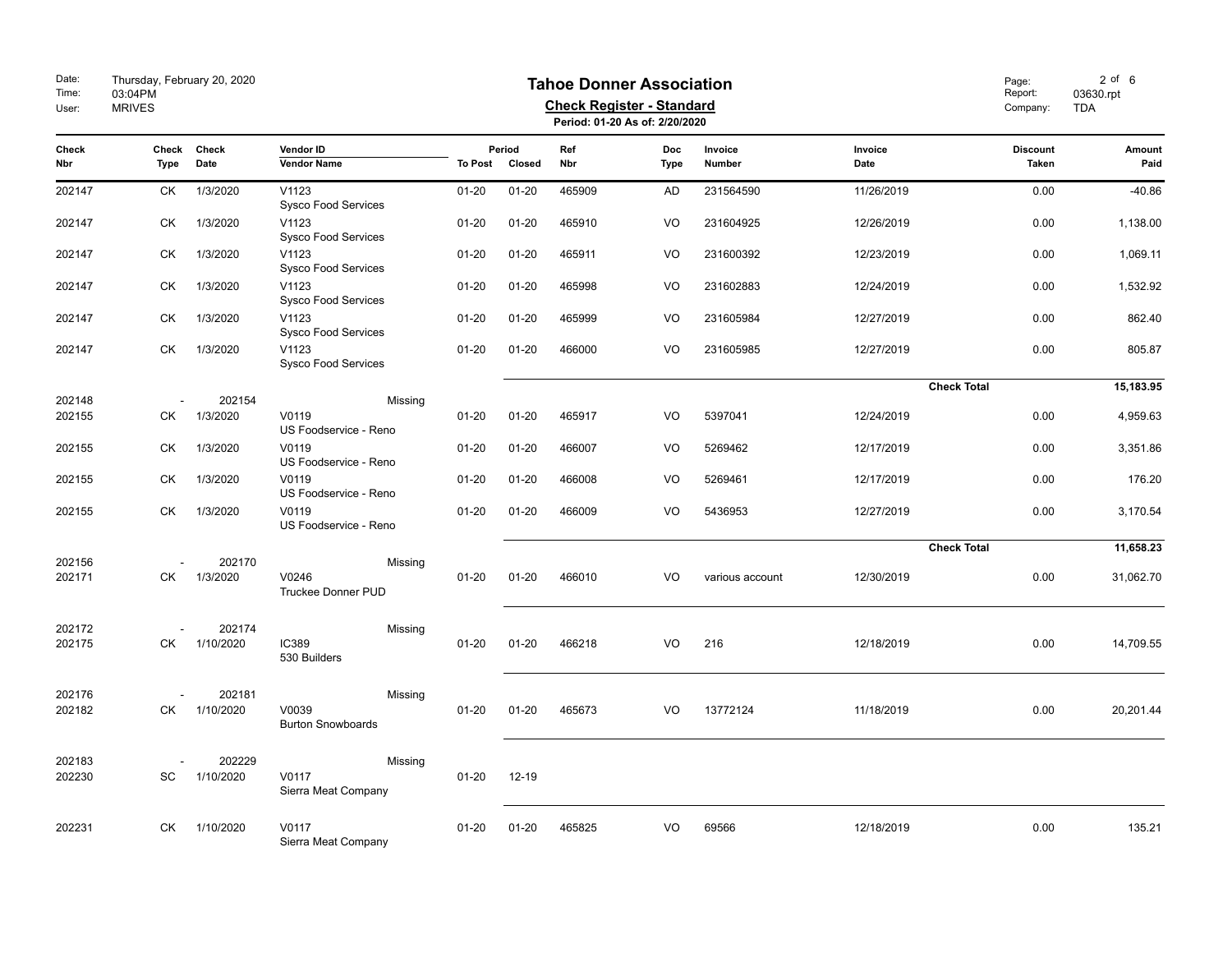| Date:<br>Time:<br>User: | Thursday, February 20, 2020<br>03:04PM<br><b>MRIVES</b> |               |                                    | Page:<br>Report:<br>Company: | 3 of 6<br>03630.rpt<br><b>TDA</b> |            |                           |                   |                    |                          |                |
|-------------------------|---------------------------------------------------------|---------------|------------------------------------|------------------------------|-----------------------------------|------------|---------------------------|-------------------|--------------------|--------------------------|----------------|
| Check<br>Nbr            | Check<br><b>Type</b>                                    | Check<br>Date | Vendor ID<br><b>Vendor Name</b>    | <b>To Post</b>               | Period<br>Closed                  | Ref<br>Nbr | <b>Doc</b><br><b>Type</b> | Invoice<br>Number | Invoice<br>Date    | <b>Discount</b><br>Taken | Amount<br>Paid |
| 202231                  | СK                                                      | 1/10/2020     | V0117<br>Sierra Meat Company       | $01 - 20$                    | $01 - 20$                         | 465826     | VO                        | 69823             | 12/18/2019         | 0.00                     | 1,333.35       |
| 202231                  | СK                                                      | 1/10/2020     | V0117<br>Sierra Meat Company       | $01 - 20$                    | $01 - 20$                         | 465827     | VO                        | 70117             | 12/19/2019         | 0.00                     | 1,234.78       |
| 202231                  | СK                                                      | 1/10/2020     | V0117<br>Sierra Meat Company       | $01 - 20$                    | $01 - 20$                         | 465828     | VO                        | 70254             | 12/20/2019         | 0.00                     | 1,311.25       |
| 202231                  | <b>CK</b>                                               | 1/10/2020     | V0117<br>Sierra Meat Company       | $01 - 20$                    | $01 - 20$                         | 465829     | VO                        | 70491             | 12/20/2019         | 0.00                     | 1,189.92       |
| 202231                  | <b>CK</b>                                               | 1/10/2020     | V0117<br>Sierra Meat Company       | $01 - 20$                    | $01 - 20$                         | 465898     | VO                        | 71128             | 12/26/2019         | 0.00                     | 1,233.19       |
| 202231                  | СK                                                      | 1/10/2020     | V0117<br>Sierra Meat Company       | $01 - 20$                    | $01 - 20$                         | 465974     | VO                        | 70873             | 12/23/2019         | 0.00                     | 955.87         |
| 202231                  | СK                                                      | 1/10/2020     | V0117<br>Sierra Meat Company       | $01 - 20$                    | $01 - 20$                         | 465975     | VO                        | 71112             | 12/24/2019         | 0.00                     | 242.10         |
| 202231                  | СK                                                      | 1/10/2020     | V0117<br>Sierra Meat Company       | $01 - 20$                    | $01 - 20$                         | 465976     | VO                        | 71366             | 12/24/2019         | 0.00                     | 400.40         |
| 202231                  | СK                                                      | 1/10/2020     | V0117<br>Sierra Meat Company       | $01 - 20$                    | $01 - 20$                         | 465977     | VO                        | 71616             | 12/26/2019         | 0.00                     | 1,611.14       |
| 202231                  | СK                                                      | 1/10/2020     | V0117<br>Sierra Meat Company       | $01 - 20$                    | $01 - 20$                         | 465978     | VO                        | 72050             | 12/27/2019         | 0.00                     | 1,351.05       |
| 202231                  | СK                                                      | 1/10/2020     | V0117<br>Sierra Meat Company       | $01 - 20$                    | $01 - 20$                         | 465979     | VO                        | 71778             | 12/27/2019         | 0.00                     | 1,867.80       |
| 202231                  | СK                                                      | 1/10/2020     | V0117<br>Sierra Meat Company       | $01 - 20$                    | $01 - 20$                         | 465980     | VO                        | 71732             | 12/27/2019         | 0.00                     | 1,369.65       |
| 202231                  | СK                                                      | 1/10/2020     | V0117<br>Sierra Meat Company       | $01 - 20$                    | $01 - 20$                         | 465981     | VO                        | 72080             | 12/27/2019         | 0.00                     | 305.75         |
| 202231                  | СK                                                      | 1/10/2020     | V0117<br>Sierra Meat Company       | $01 - 20$                    | $01 - 20$                         | 465982     | VO                        | 71997             | 12/27/2019         | 0.00                     | 300.80         |
| 202231                  | СK                                                      | 1/10/2020     | V0117<br>Sierra Meat Company       | $01 - 20$                    | $01 - 20$                         | 466093     | VO                        | 72265             | 12/28/2019         | 0.00                     | 389.93         |
| 202232                  |                                                         | 202234        | Missing                            |                              |                                   |            |                           |                   | <b>Check Total</b> |                          | 15,232.19      |
| 202235                  | СK                                                      | 1/10/2020     | V3261<br>Southwest Gas Corporation | $01 - 20$                    | $01 - 20$                         | 466138     | VO                        | 1519900002001     | 12/31/2019         | 0.00                     | 16,380.01      |
| 202236                  |                                                         | 202254        | Missing                            |                              |                                   |            |                           |                   |                    |                          |                |
| 202255                  | СK                                                      | 1/10/2020     | V0119<br>US Foodservice - Reno     | $01 - 20$                    | $01 - 20$                         | 466120     | VO                        | 5469878           | 12/30/2019         | 0.00                     | 6,778.64       |
| 202255                  | СK                                                      | 1/10/2020     | V0119<br>US Foodservice - Reno     | $01 - 20$                    | $01 - 20$                         | 466121     | VO                        | 5492673           | 12/30/2019         | 0.00                     | 1,392.73       |
| 202255                  | СK                                                      | 1/10/2020     | V0119<br>US Foodservice - Reno     | $01 - 20$                    | $01 - 20$                         | 466217     | VO                        | 5520551           | 1/2/2020           | 0.00                     | 4,612.33       |
|                         |                                                         |               |                                    |                              |                                   |            |                           |                   | <b>Check Total</b> |                          | 12,783.70      |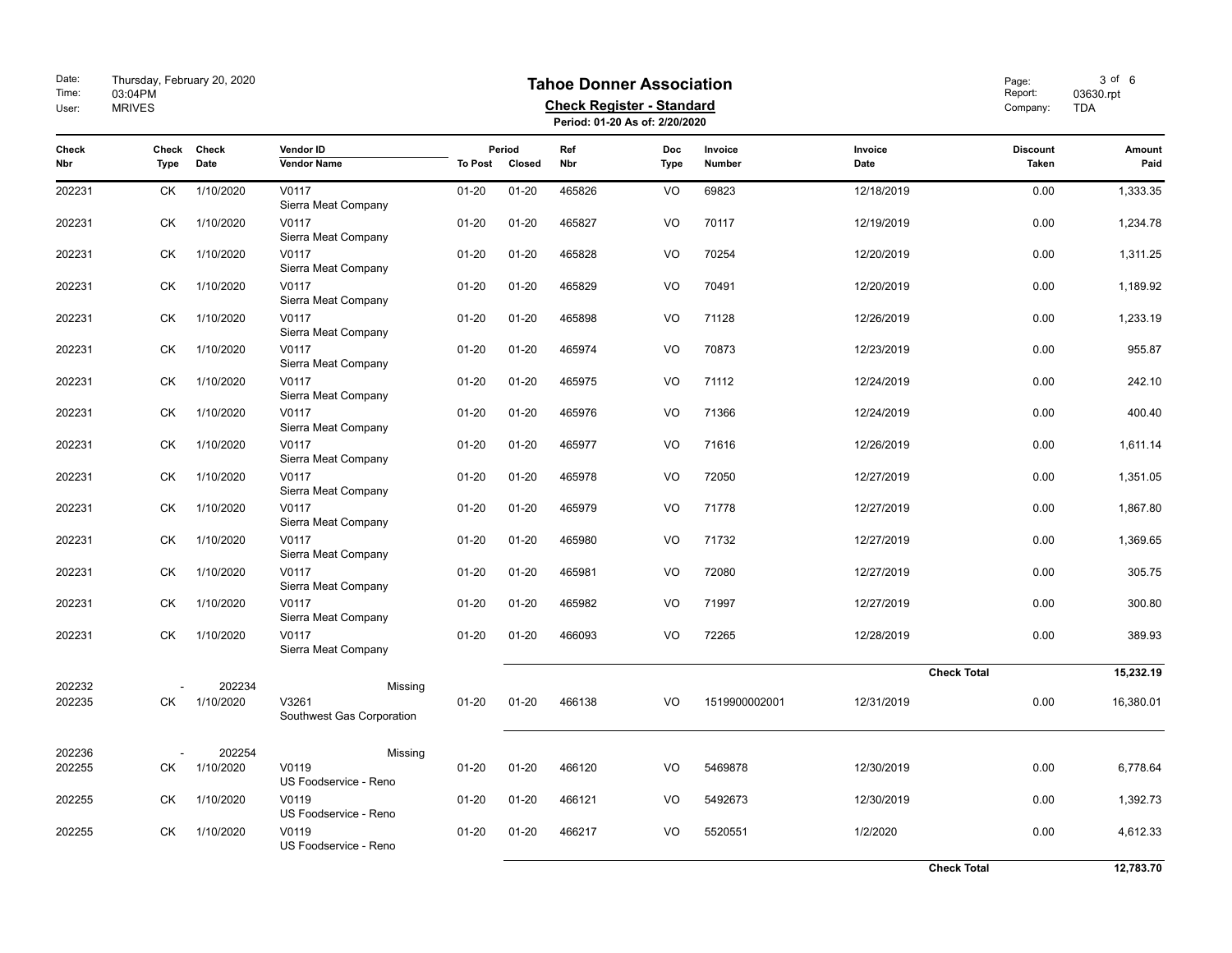| Date:<br>Time:<br>User: | Thursday, February 20, 2020<br>03:04PM<br><b>MRIVES</b> |                     |                                                     | Page:<br>Report:<br>Company:       | $4$ of $6$<br>03630.rpt<br><b>TDA</b> |            |                    |                   |                    |                                 |                |
|-------------------------|---------------------------------------------------------|---------------------|-----------------------------------------------------|------------------------------------|---------------------------------------|------------|--------------------|-------------------|--------------------|---------------------------------|----------------|
| Check<br>Nbr            | Check<br>Type                                           | Check<br>Date       | Vendor ID<br><b>Vendor Name</b>                     | Period<br><b>To Post</b><br>Closed |                                       | Ref<br>Nbr | Doc<br><b>Type</b> | Invoice<br>Number | Invoice<br>Date    | <b>Discount</b><br><b>Taken</b> | Amount<br>Paid |
| 202256                  | Missing                                                 |                     |                                                     |                                    |                                       |            |                    |                   |                    |                                 |                |
| 202257                  | СK                                                      | 1/10/2020           | V0472<br>Wilcox Miller & Nelson                     | $01 - 20$                          | $01 - 20$                             | 466309     | VO                 | 2739              | 1/6/2020           | 0.00                            | 25,000.00      |
| 202258<br>202296        | СK                                                      | 202295<br>1/17/2020 | Missing<br>V5421<br>Inter-Mtn Enterprises Inc       | $01 - 20$                          | $01 - 20$                             | 466036     | VO                 | 19-0958 DEP       | 12/30/2019         | 0.00                            | 16,127.00      |
| 202297<br>202315        | СK                                                      | 202314<br>1/17/2020 | Missing<br>T1312<br>Mt Lincoln Construction         | $01 - 20$                          | $01 - 20$                             | 466465     | VO                 | 13                | 1/7/2020           | 0.00                            | 121,943.81     |
| 202316<br>202349        | СK                                                      | 202348<br>1/17/2020 | Missing<br>V2164<br>Tahoe Truckee Sanitation Agcy   | $01 - 20$                          | $01 - 20$                             | 466502     | VO                 | Multi Accts.      | 1/1/2020           | 0.00                            | 32,212.74      |
| 202350                  |                                                         | Missing             |                                                     |                                    |                                       |            |                    |                   |                    |                                 |                |
| 202351                  | СK                                                      | 1/17/2020           | V0129<br><b>Truckee Sanitary District</b>           | $01 - 20$                          |                                       | 466505     | VO                 | Various APN's     | 1/1/2020           | 0.00                            | 12,608.94      |
| 202352<br>202411        | СK                                                      | 202410<br>1/24/2020 | Missing<br>V6010<br>StarStone National Insurance Co | $01 - 20$                          | $01 - 20$                             | 466721     | VO                 | 537               | 1/1/2020           | 0.00                            | 81,230.00      |
| 202412                  |                                                         | 202476              | Missing                                             |                                    |                                       |            |                    |                   |                    |                                 |                |
| 202477                  | СK                                                      | 1/31/2020           | V1461<br>Marker-Dalbello-Volkl USA                  | $01 - 20$                          |                                       | 465692     | VO                 | 2019019454        | 11/14/2019         | 0.00                            | 9,798.59       |
| 202477                  | СK                                                      | 1/31/2020           | V1461<br>Marker-Dalbello-Volkl USA                  | $01 - 20$                          |                                       | 465697     | VO                 | 2019019545        | 11/15/2019         | 0.00                            | 332.42         |
|                         |                                                         |                     |                                                     |                                    |                                       |            |                    |                   | <b>Check Total</b> |                                 | 10,131.01      |
| 202478<br>202512        | SC                                                      | 202511<br>1/31/2020 | Missing<br>V1123<br>Sysco Food Services             | $01 - 20$                          | $01 - 20$                             |            |                    |                   |                    |                                 |                |
| 202513                  | СK                                                      | 1/31/2020           | V1123<br><b>Sysco Food Services</b>                 | $01 - 20$                          |                                       | 466209     | VO                 | 231615764         | 1/2/2020           | 0.00                            | 1,049.27       |
| 202513                  | СK                                                      | 1/31/2020           | V1123<br><b>Sysco Food Services</b>                 | $01 - 20$                          |                                       | 466210     | VO                 | 231615765         | 1/2/2020           | 0.00                            | 1,074.88       |
| 202513                  | СK                                                      | 1/31/2020           | V1123<br><b>Sysco Food Services</b>                 | $01 - 20$                          |                                       | 466296     | VO                 | 231617948         | 1/4/2020           | 0.00                            | 102.09         |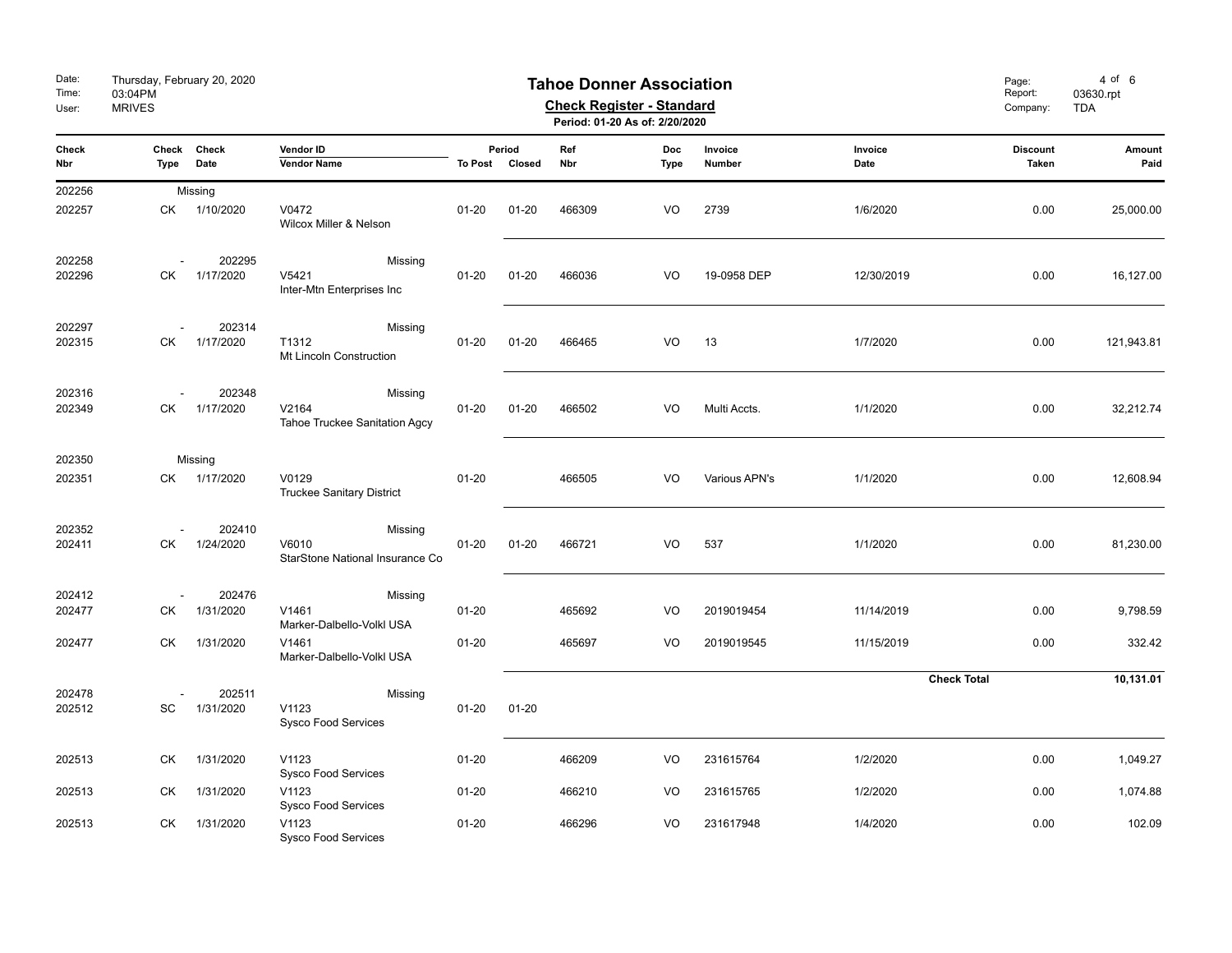| Date:<br>Time:<br>User: | Thursday, February 20, 2020<br>03:04PM<br><b>MRIVES</b> |                     |                                     | <b>Tahoe Donner Association</b><br><b>Check Register - Standard</b><br>Period: 01-20 As of: 2/20/2020 |            |                           |                      |                 |                            |                        |  |  |  |
|-------------------------|---------------------------------------------------------|---------------------|-------------------------------------|-------------------------------------------------------------------------------------------------------|------------|---------------------------|----------------------|-----------------|----------------------------|------------------------|--|--|--|
| Check<br>Nbr            | Check<br>Type                                           | Check<br>Date       | Vendor ID<br><b>Vendor Name</b>     | Period<br>Closed<br><b>To Post</b>                                                                    | Ref<br>Nbr | <b>Doc</b><br><b>Type</b> | Invoice<br>Number    | Invoice<br>Date | <b>Discount</b><br>Taken   | Amount<br>Paid         |  |  |  |
| 202513                  | СK                                                      | 1/31/2020           | V1123<br><b>Sysco Food Services</b> | $01 - 20$                                                                                             | 466332     | VO                        | 231619724            | 1/6/2020        | 0.00                       | 961.48                 |  |  |  |
| 202513                  | <b>CK</b>                                               | 1/31/2020           | V1123<br><b>Sysco Food Services</b> | $01 - 20$                                                                                             | 466434     | VO                        | 231619723            | 1/6/2020        | 0.00                       | 1,713.29               |  |  |  |
| 202513                  | СK                                                      | 1/31/2020           | V1123<br><b>Sysco Food Services</b> | $01 - 20$                                                                                             | 466435     | VO                        | 231624941            | 1/9/2020        | 0.00                       | 837.48                 |  |  |  |
| 202513                  | СK                                                      | 1/31/2020           | V1123<br><b>Sysco Food Services</b> | $01 - 20$                                                                                             | 466436     | VO                        | 231626515            | 1/10/2020       | 0.00                       | 1,051.59               |  |  |  |
| 202513                  | <b>CK</b>                                               | 1/31/2020           | V1123<br><b>Sysco Food Services</b> | $01 - 20$                                                                                             | 466582     | VO                        | 231628660            | 1/13/2020       | 0.00                       | 691.24                 |  |  |  |
| 202513                  | <b>CK</b>                                               | 1/31/2020           | V1123<br><b>Sysco Food Services</b> | $01 - 20$                                                                                             | 466666     | VO                        | 231628659            | 1/13/2020       | 0.00                       | 1,198.27               |  |  |  |
| 202513                  | СK                                                      | 1/31/2020           | V1123<br><b>Sysco Food Services</b> | $01 - 20$                                                                                             | 466722     | V <sub>O</sub>            | 231624507            | 1/9/2020        | 0.00                       | 107.46                 |  |  |  |
| 202513                  | СK                                                      | 1/31/2020           | V1123<br>Sysco Food Services        | $01 - 20$                                                                                             | 466723     | VO                        | 231632758            | 1/15/2020       | 0.00                       | 33.89                  |  |  |  |
| 202513                  | <b>CK</b>                                               | 1/31/2020           | V1123<br><b>Sysco Food Services</b> | $01 - 20$                                                                                             | 466743     | VO                        | 231634386            | 1/16/2020       | 0.00                       | 1,025.02               |  |  |  |
| 202513                  | <b>CK</b>                                               | 1/31/2020           | V1123<br><b>Sysco Food Services</b> | $01 - 20$                                                                                             | 466744     | VO                        | 231637764            | 1/20/2020       | 0.00                       | 826.42                 |  |  |  |
| 202513                  | СK                                                      | 1/31/2020           | V1123<br><b>Sysco Food Services</b> | $01 - 20$                                                                                             | 466862     | VO                        | 231637762            | 1/20/2020       | 0.00                       | 1,589.22               |  |  |  |
| 202513                  | СK                                                      | 1/31/2020           | V1123<br>Sysco Food Services        | $01 - 20$                                                                                             | 466863     | VO                        | 231643663            | 1/23/2020       | 0.00                       | 796.27                 |  |  |  |
| 202513                  | <b>CK</b>                                               | 1/31/2020           | V1123<br><b>Sysco Food Services</b> | $01 - 20$                                                                                             | 466864     | VO                        | 231645345            | 1/24/2020       | 0.00                       | 821.93                 |  |  |  |
| 202513                  | <b>CK</b>                                               | 1/31/2020           | V1123<br><b>Sysco Food Services</b> | $01 - 20$                                                                                             | 466916     | <b>AD</b>                 | 13121279P            | 1/13/2020       | 0.00                       | $-99.73$               |  |  |  |
| 202514<br>202519        | СK                                                      | 202518<br>1/31/2020 | V0246<br><b>Truckee Donner PUD</b>  | Missing<br>$01 - 20$                                                                                  | 466819     | V <sub>O</sub>            | <b>VARIOUS ACCTS</b> | 1/15/2020       | <b>Check Total</b><br>0.00 | 13,780.07<br>38,584.80 |  |  |  |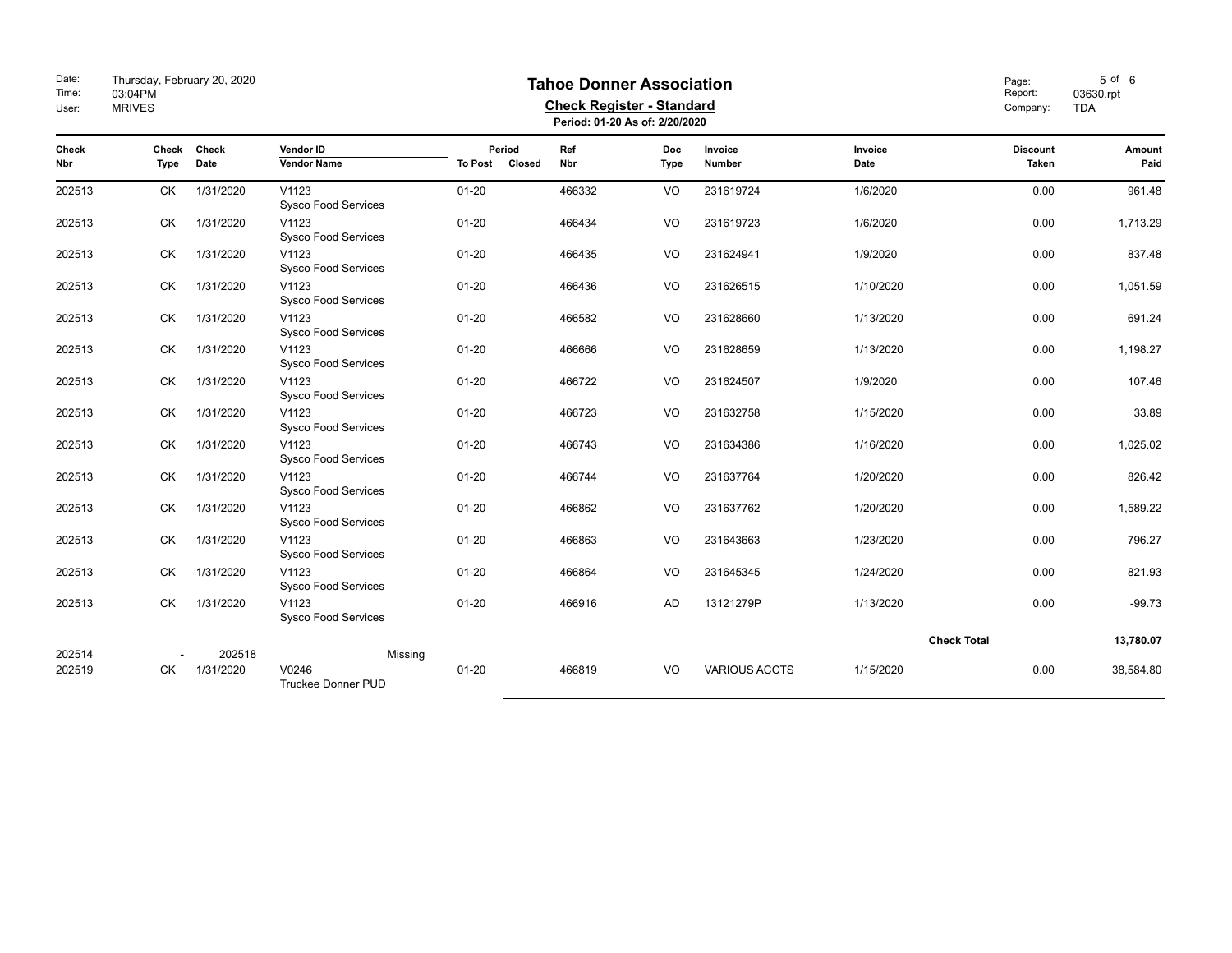| Date:<br>Time:<br>User: | Thursday, February 20, 2020<br>03:04PM<br><b>MRIVES</b> |               |                                 | <b>Tahoe Donner Association</b>    | Page:<br>Report:<br>Company: | 6 of 6<br>03630.rpt<br><b>TDA</b> |                   |                    |                        |                          |                |
|-------------------------|---------------------------------------------------------|---------------|---------------------------------|------------------------------------|------------------------------|-----------------------------------|-------------------|--------------------|------------------------|--------------------------|----------------|
| Check<br>Nbr            | Check<br>Type                                           | Check<br>Date | Vendor ID<br><b>Vendor Name</b> | Period<br><b>To Post</b><br>Closed | Ref<br>Nbr                   | Doc<br>Type                       | Invoice<br>Number |                    | Invoice<br>Date        | <b>Discount</b><br>Taken | Amount<br>Paid |
| Check Count:            |                                                         | 22            |                                 |                                    |                              |                                   |                   |                    | <b>Acct Sub Total:</b> |                          | 602,188.11     |
|                         |                                                         |               |                                 | <b>Check Type</b>                  |                              | Count                             |                   | <b>Amount Paid</b> |                        |                          |                |
|                         |                                                         |               |                                 | Regular                            |                              | 19                                |                   | 602,188.11         |                        |                          |                |
|                         |                                                         |               |                                 | Hand                               |                              | 0                                 |                   | 0.00               |                        |                          |                |
|                         |                                                         |               |                                 | Electronic Payment                 |                              | 0                                 |                   | 0.00               |                        |                          |                |
|                         |                                                         |               |                                 | Void                               |                              | 0                                 |                   | 0.00               |                        |                          |                |
|                         |                                                         |               |                                 | Stub                               |                              | 3                                 |                   | 0.00               |                        |                          |                |
|                         |                                                         |               |                                 | Zero                               |                              | 0                                 |                   | 0.00               |                        |                          |                |
|                         |                                                         |               |                                 | Mask                               |                              | 0                                 |                   | 0.00               |                        |                          |                |
|                         |                                                         |               |                                 | Total:                             |                              | 22                                |                   | 602,188.11         |                        |                          |                |
|                         |                                                         |               |                                 |                                    | <b>Company Disc Total</b>    |                                   |                   | 0.00               | <b>Company Total</b>   |                          | 602,188.11     |